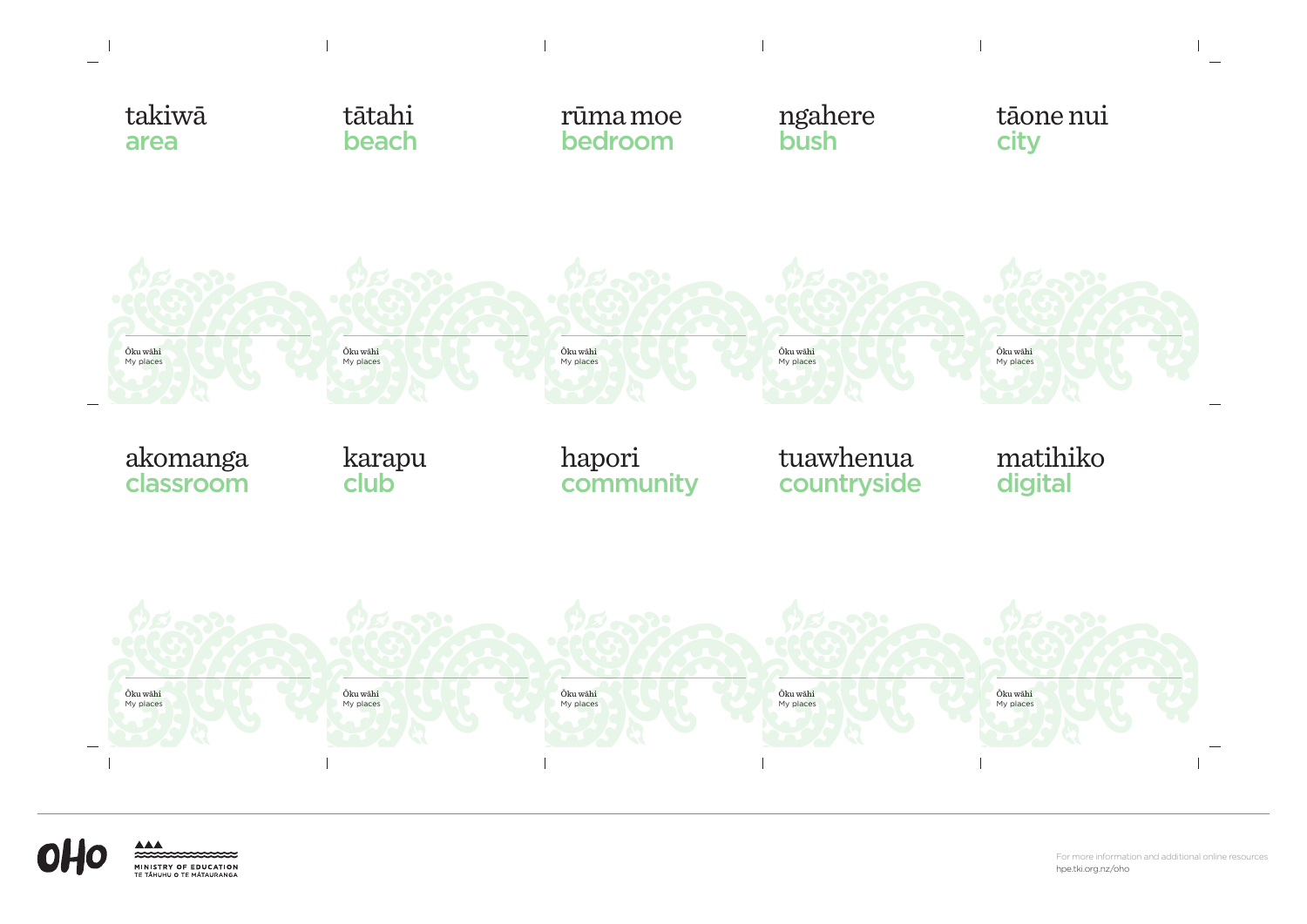For more information and additional online resources hpe.tki.org.nz/oho





 $\approx$ 

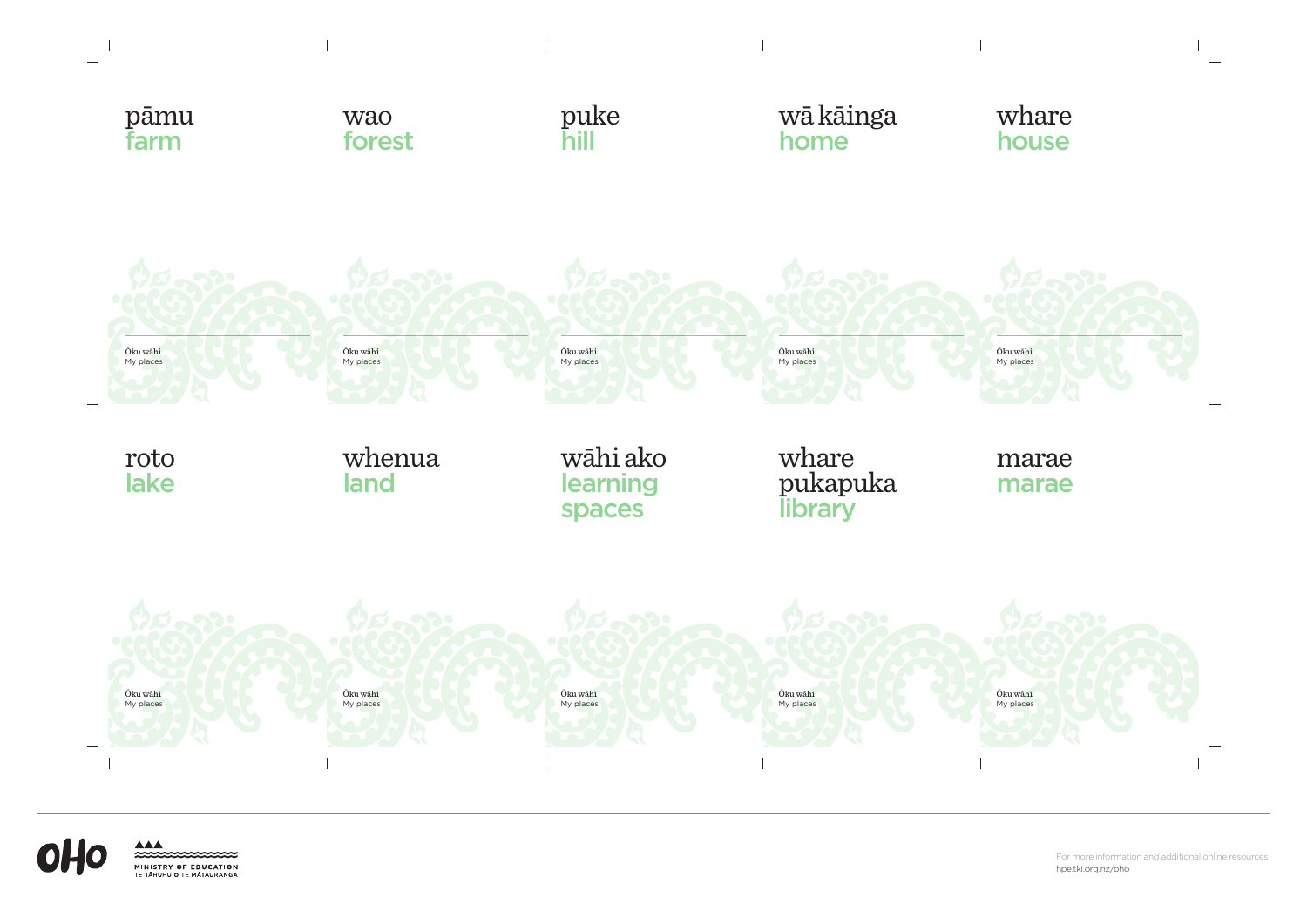For more information and additional online resources hpe.tki.org.nz/oho





 $\sim$